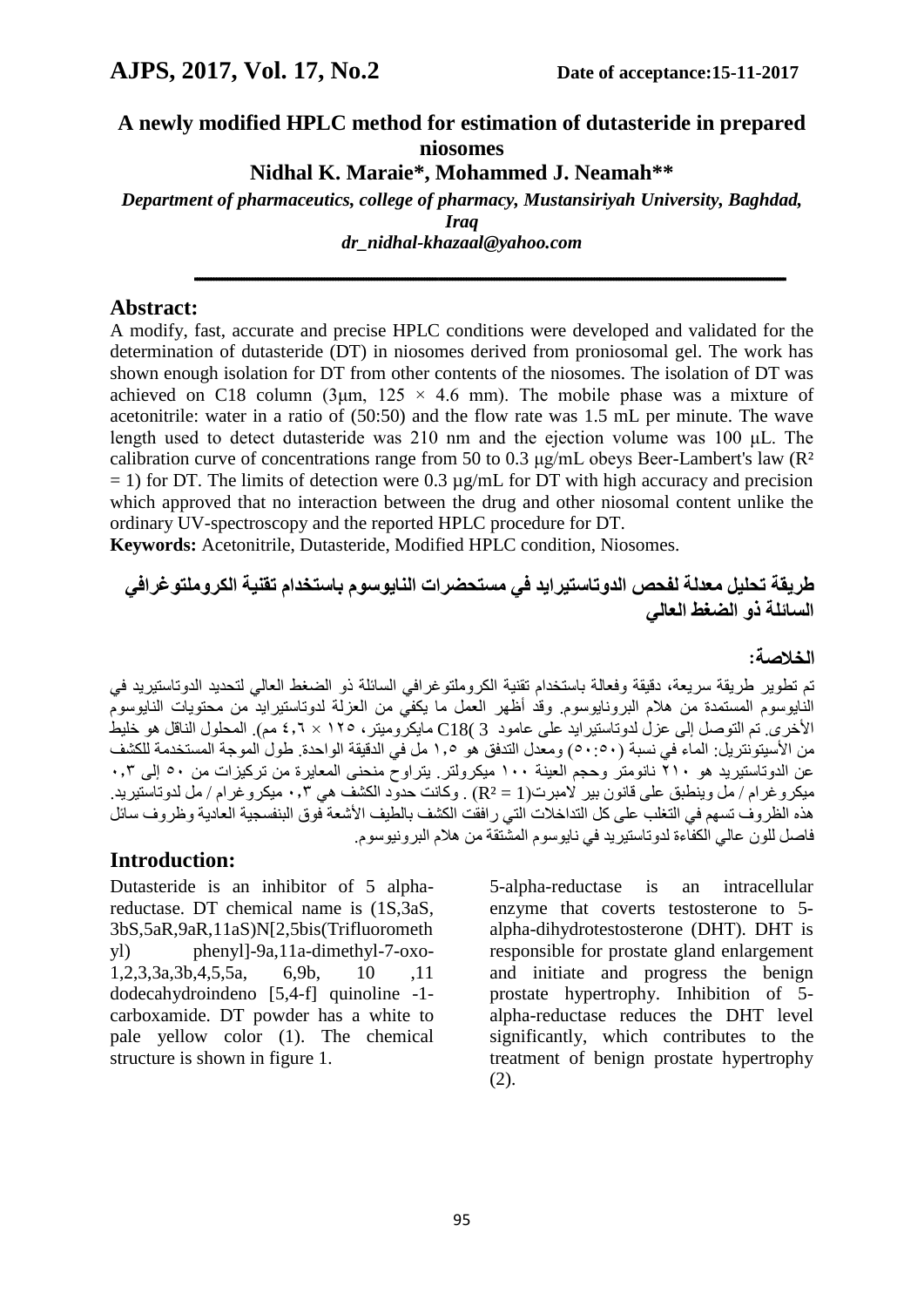

**Figure-1: The structure of DT** 

Very low water solubility of DT (0.9 µg/ml) makes it marketed as a soft gelatin capsule in which DT is dissolved in an organic solvent <sup>[3]</sup>. However, soft gelatin capsules have some problems such as high cost, limited margin of excipients used and the need for specialized equipments $^{[4]}$ . Therefore, many techniques have been developed to improve solubility and dissolution of DT to improve the bioavailability of the drug including niosomes which usually contain cholesterol and surfactants.

The DT has two important λmax 240 nm and 210 nm which can be used to estimate the concentration of the drug in in-vitro and in-vivo studies using UV-spectrum. The more practical λmax to be chosen is 240nm since it has acceptable intensity and low interferance. This λmax cannot be used for DT determination in niosomes since, cholesterol (which is one of the niosomal components) has the same λmax. the interaction will lead to inaccurate results, especially, DT has low dose (0.5 mg).

The more advanced method for DT determination is using high performance liquid chromatography (HPLC). The traditional HPLC conditions used for DT concentration determination was C18(2) column (5  $\mu$ m, 250  $\times$  4.6 mm) and the mobile phase consisted of a mixture of acetonitrile: water  $(60:40 \text{ v/v})$  and a flow rate of 1.0 mL per min. The injection volume was 20 μL, and detection was performed at 210 nm. The previous method used to detect DT in solid dispersion (5), inclusion method (6) and solid- supersaturatable selfmicroemulsifying drug delivery system (7), but cannot be applied for niosomes ,since,it shows peak interference between the drug and other niosomal content.

The objective of this work is to create new HPLC conditions that resolve the interaction problems of DT in the prepared niosomal formula.

# **Materials and methods: Materials:**

DT powder was purphased from Hyperchem, Co (China). Cholesterol from BDH Co. (UK). Acetonitrile- HPLC grade and methanol were obtained from Biosolve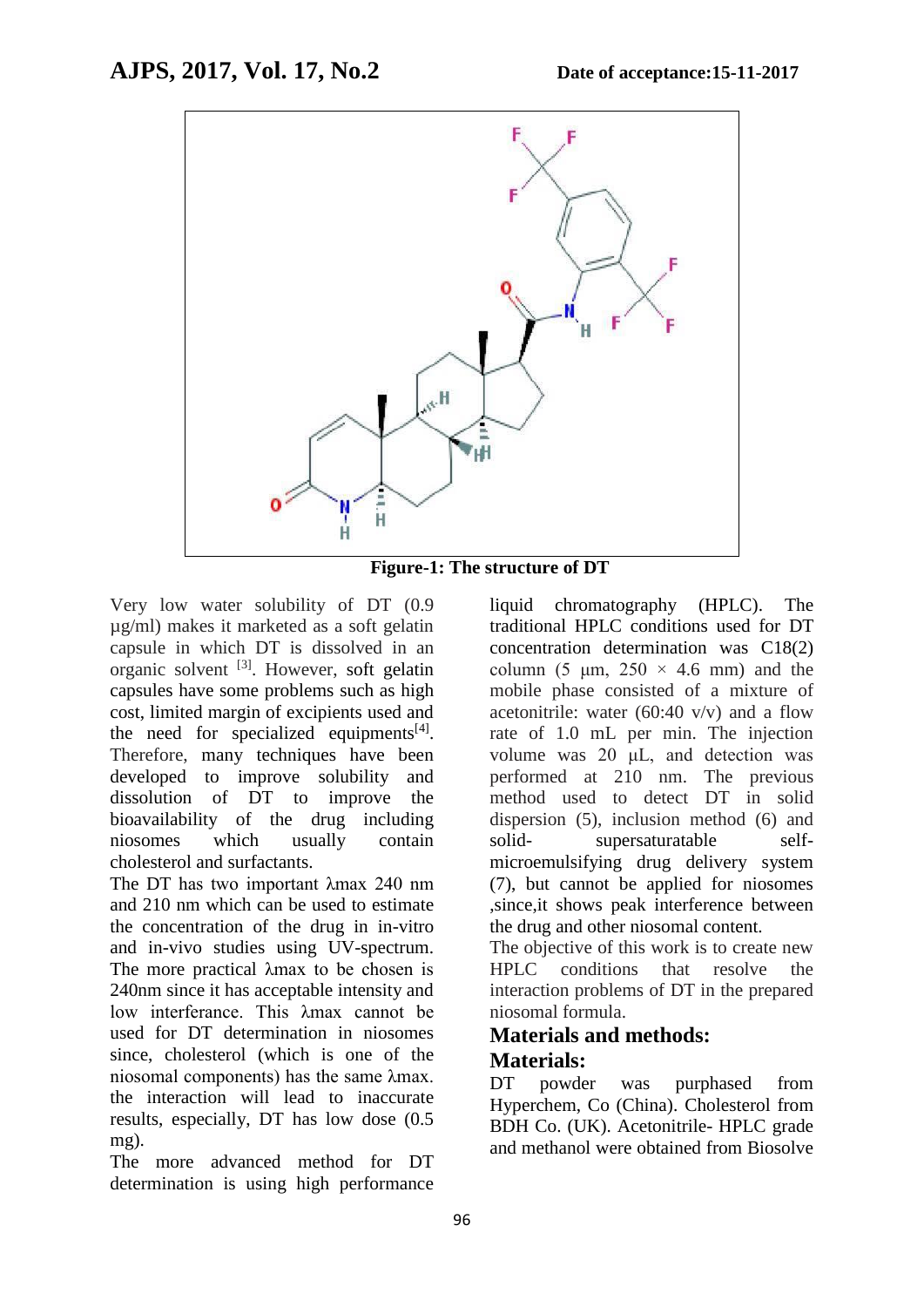B V (France). Water used is purified deionized distilled water.

#### **Methodology:**

# **DT characterization:**

# **Melting point determination:**

Melting point usually determined using capillary method that is described in the united state pharmacopeia (USP). The capillary tube was sealed from one side and the DT powder was filled from the other side and the drug powder melting temperature was recorded<sup>[8]</sup>.

#### **Estimation of UV Absorption Maxima (λmax):**

A stock solution of DT was prepared by dissolving 10 mg of the API in 100 mL methanol to get a concentration of 100 µg/mL. The standard solution was diluted to get a concentration 50 µg/mL. The later concentration (50 µg /mL) was scanned in the UV-visible spectrophotometer at the range of 200-400 nm, and the λmax was recorded.

#### **Characterization of DT by HPLC (specificity):**

The prepared standard solution of DT (50 µg/mL) was injected in the HPLC to determine the retention time of DT. A modified HPLC condition was used for DT prediction. The ejection volume was100 μL and the column was C18 column (3μm,  $125 \times 4.6$  mm). The mobile phase was a mixture of acetonitrile: water in a ratio of (50:50) and the flow rate was 1.5 mL per minute. The wave length used to detect DT was 210 nm. This method was applied to estimate DT in standard solution and in niosomal vesicles as well as its saturated solubility.

# **Linearity:**

Calibration curve of DT was constructed by preparing a series of standard solutions ranging from 50 µg/mL to 0.3 µg/mL. These standard solutions were prepared by adding a specific volume from stock solution into 25 mL volumetric flask and complete the volume to 25 mL with methanol. The concentrations of the of the

prepared diluents were 50, 40, 30, 20, 10, 5, 4, 3, 2, 1, 0.5, 0.4, 0.3 µg/mL. The absorbance of the standard solution was obtained at 210 nm using HPLC conditions mentioned above. The area under the peak (AUP) for each standard solution is recorded.

### **Assay of Accuracy and precision:**

The accuracy and precision were assessed by taking 3 different concentrations of standard solutions namely (50, 5, 0.5 µg/mL) and measuring the AUP of each concentration in three successive days. The (ANOVA) method was used for estimation the variability in samples of the same concentration analyzed in the three successive days [9].

#### **Robustness:**

The method identify the effect of the changes in the HPLC parameters, such as mobile phase composition, temperature, flow rate, etc. on the separation. Robustness testing was performed in the temperature range from 25  $\degree$ C to 40  $\degree$ C and altered flow rate of 1 mL/min to 1.5 ml /min  $^{[9]}$ .

#### **Determination of the saturated solubility of DT:**

The saturated solubility of DT was determined using different media such as water and 0.1 N HCl containing 2% sodium dodecyl sulfate (SDS). The saturated solubility is performed by adding an excess quantity of drug into a 50 mL volumetric flask containing 25 mL from the specific medium. The volumetric flask placed in magnetic stirrer at  $25\degree$ C for 24 hours and then sonicated for 10 min. This procedure provides a sufficient time and stress conditions to produce the saturated solubility  $[10]$ . The saturated concentration is measured using the developed UV detector at λmax 210 nm. The area under the peak (AUP) for each solution was recorded and the concentration was estimated using the constructed calibration curve.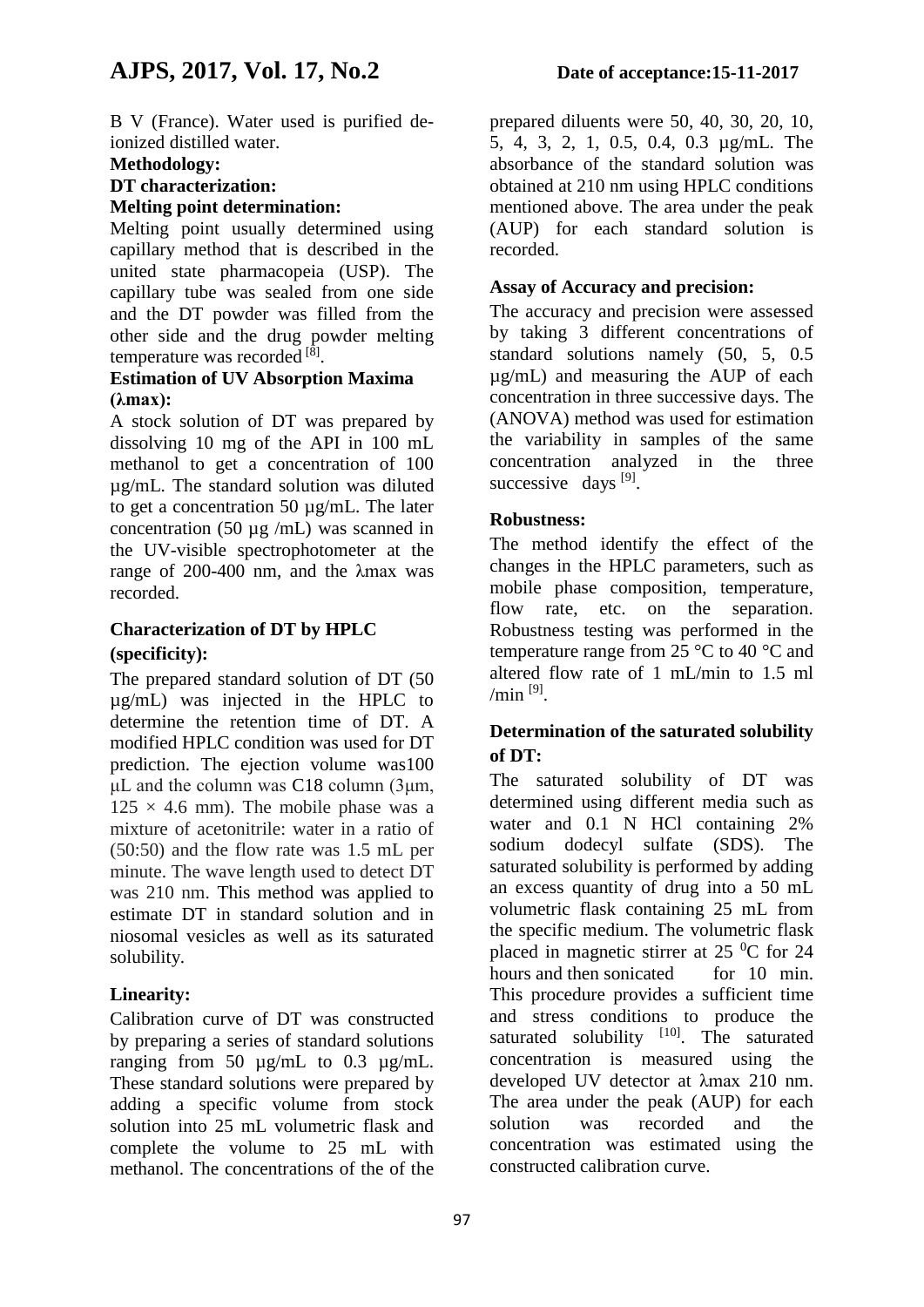**Entrapment efficiency of DT in niosomes derived from proniosomal gel:** The proniosome gel was prepared by simple coacervation method and the niosomes were derived from the proniosomal gel be adding 10 mL of preheated phosphate buffer at pH 7.4. The formula contains DT (0.5 mg), cholesterol (24.9 mg), Tween 20 (36.7 mg) and span 60 (13.8mg). The niosomal dispersion was placed in a centrifuge and run at 14000 rpm. The niosomal vesicles precipitated and unloaded DT was found in the supernatant layer  $[11]$ . The concentration of DT in the supernatant layer estimated by the developed HPLC. The entrappment efficiency was calculated using the following equation:

Entrappment efficiency  $(\% ) = [(\mathrm{dt} - \mathrm{df})/\mathrm{dt}]$  $\times$  100

Where: dt is the total concentration of DT and df is the concentration of free DT.

#### **Results and discussion: Melting point determination:**

The observed melting point of DT was 246 °C which is agreed with reported data indicating the purity of the drug  $^{[1]}$ .

#### **Estimation of UV Absorption Maxima (λmax):**

Scanning the standard DT solution (50 µg/mL) revealed that DT has two important λmax 240 nm and 210nm (as shown in figure 2) which are consistent with the reported value  $[12,13]$ .



**Figure-2: The UV-spectrum of DT in methanol.**

#### **Characterization of DT by HPLC (specificity):**

A modified HPLC condition were used in which the mobile phase is acetonitrile: water in a ratio of (50:50) and the flow rate is 1.5 mL per minute at 210 nm. This condition gave an intense, sharp DT peak at 13.58 min in both standard solution (in methanol) and in niosomal preparation as shown in figure-3.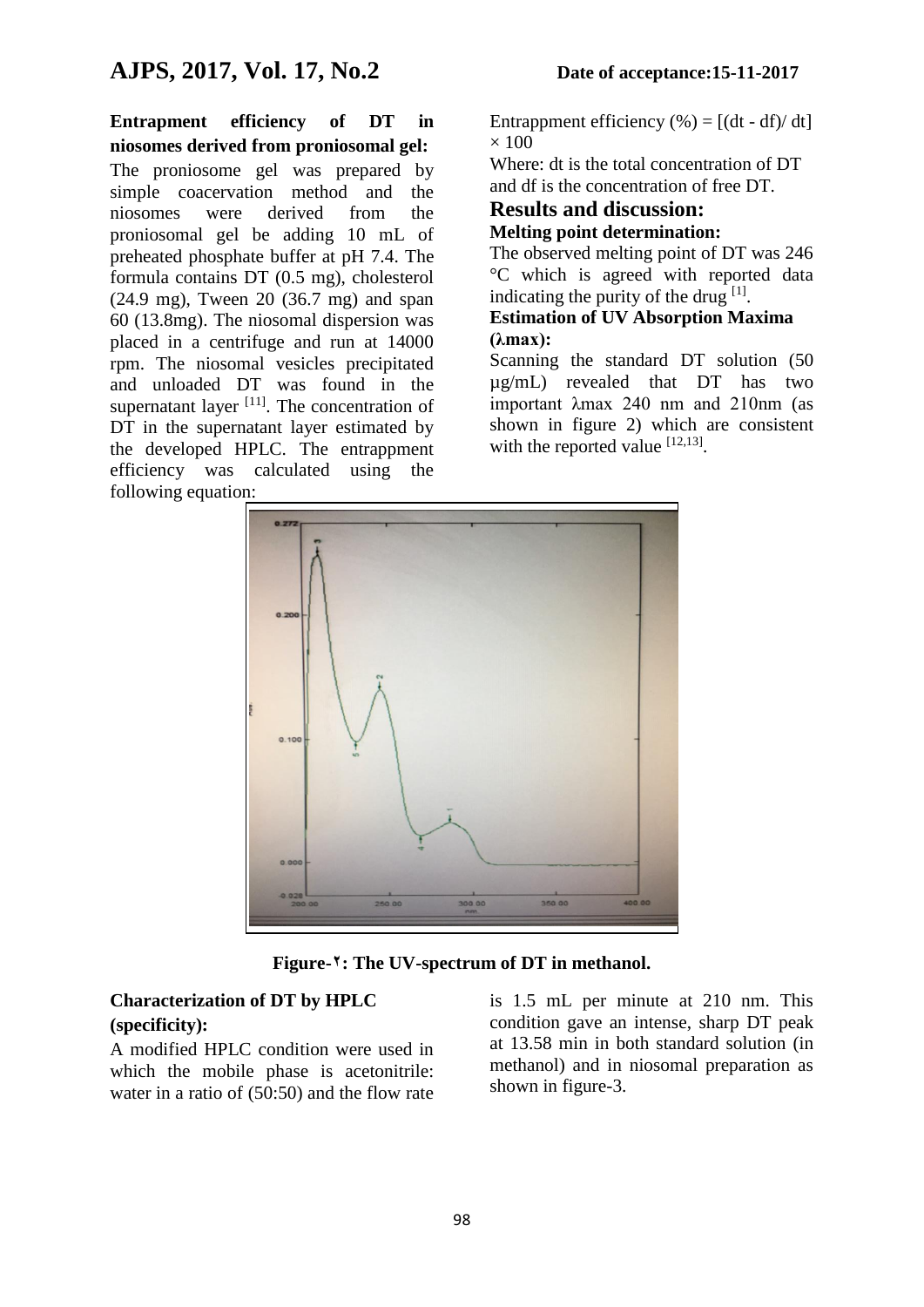



Figure<sup> $\tau$ </sup>-: HPLC spectrum of DT (A) in methanol (B) with niosomal components.

# **Linearity:**

Figure 4 reveals the calibration curve of DT obtained from plotting the concentrations of standard solution versus

AUP at 210 nm. The straight line obtained indicated that the calibration curve obeys Beer-Lambert's law within the concentration of standard solutions used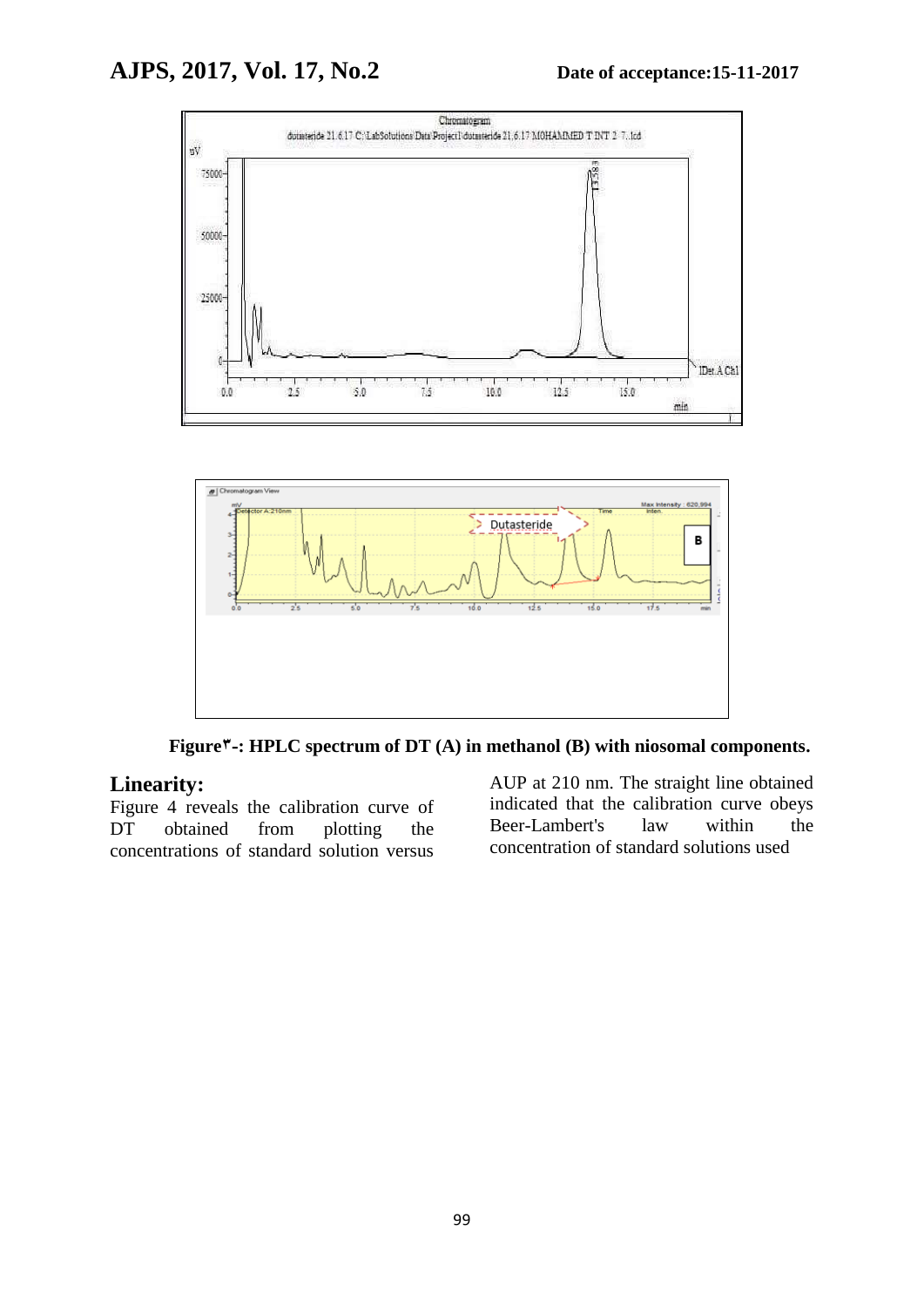

**Figure-4: Calibration curve of DT in methanol, using HPLC.**

# **Assay of accuracy and precision:**

Table 1 shows the percentage of accuracy for the recovered analyte using the assay method with acceptable error level less than  $\pm 2\%$ <sup>(14)</sup>.

**Table-1: Accuracy data of standard solutions**

| <b>Theoretical</b><br>concentration<br>$(\mu m/ml)$ | <b>Mean Recovered</b><br>concentration | Recovery $(\% )$ |
|-----------------------------------------------------|----------------------------------------|------------------|
| 50                                                  | $49.5 \pm 0.54$                        | 99               |
|                                                     | $4.9 \pm 0.06$                         | 98               |
|                                                     | $0.509 \pm 0.01$                       | 101.8            |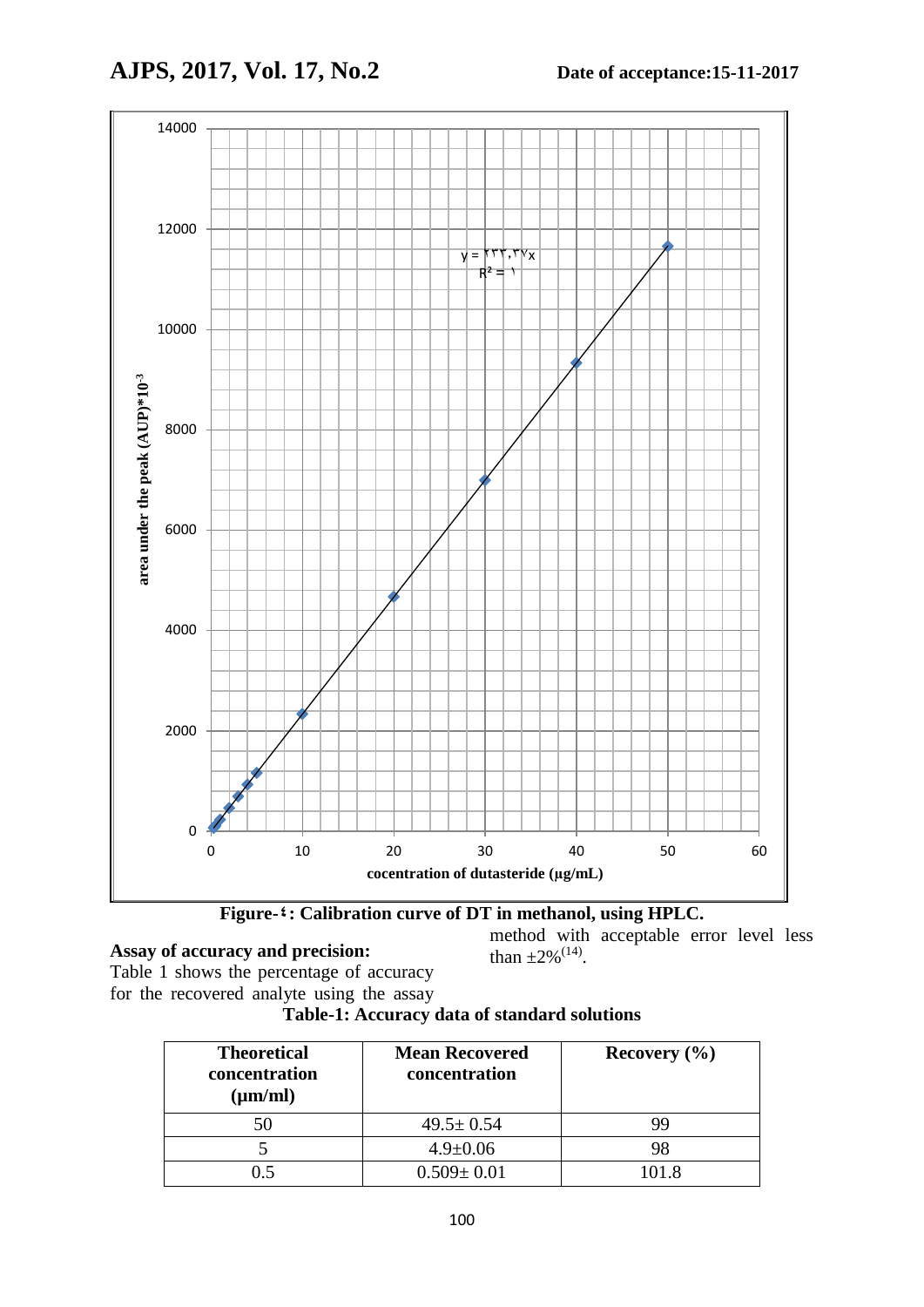# **Robustness:**

Upon changing the temperature (25 to 45  $^{\circ}$ C) and changing the flow rate from 1 to 1.5 mL/min, the change in retention time was less than 2% from the original value (13.58) which is within the acceptable limit [15] .

#### **Determination of the saturated solubility of DT:**

The newly developed HPLC method was applied to estimate DT saturated solubility in water and 0.1 N HCL containing 2 % SDS. The saturated solubility of dutaseride in water was 1.03 µg/mL which is agreed with the reference data  $[3]$ . The other medium (0.1 N HCL containing 2 % SDS) is FDA official dissolution medium of oral DT and the saturated solubility was found to be 30 µg/mL.

#### **Entrapment efficiency of DT in**

**niosomes derived from proniosomal gel:** The amount of drug in the niosomal vesicles was estimated by the developed HPLC where a sharp, characteristic peak at 13.58 min (retention time) well separated from other peaks of the niosomal content was observed.

The entrapment efficiency was calculated and it was 98% indicating the sensitivity, accuracy and precision of the developed HPLC for the estimation of DT in niosomal preparation.

#### **Conclusion:**

The new HPLC conditions have acceptable specificity, linearity, accuracy, precision, robustness. Also, these HPLC conditions gives an intense sharp peak for DT after assaying the entrapment efficiency without interfering with peaks of other niosomal components.

#### **References**:

- 1- Moffat AC, Osselton MD, Widdop B. Clarke's Analysis of Drugs and Poisons.  $4<sup>th</sup>$  ed. 1 Lambeth High Street, London SE1 7JN, UK, 1559 St Paul Avenue, Gurnee, IL 60031, USA: Alsareifi M;2011: 1316-1317.
- 2- PohlmanGD,Pohlman EA , Crawford ED. Dutasteride: a review of its use in

the management of prostate disorders.LA. 2011;3: 171–177.

- 3- DT-Probchem. Available from: https:/pubchem.ncbi.nih.gov/compoun d/Dutasteride. Accessed March 4, 2017.
- 4- Raj A. Soft Gelatin Capsules (Softgels). PharmaTutor.2015; 3(10); 16-18.
- 5- Kim M, Ha E, ChooG, Baek I. Preparation and in vivo evaluation of a dutasteride-loaded solidsupersaturatable selfmicroemulsifying drug delivery system. Int. J. Mol. Sci. 2015;16: 10821 - 10833.
- 6- Kim M. Influence of hydrophilic additives on the supersaturation and bioavailability of dutasteride-loaded hydroxypropyl-β-cyclodextrin nanostructures. International Journal of Nanomedicine. 2013;8: 2029 – 2039.
- 7- Kim M, Ha E, ChooG, Baek I. Preparation and in vivo evaluation of a dutasteride-loaded solidsupersaturatable selfmicroemulsifying drug delivery system. Int. J. Mol. Sci. 2015;16: 10821-10833.
- 8- United States Pharmacopeia (USP 30) and the 25th edition of the National Formulary (NF25) [Electronic copy]. USA: United States pharmacopeial convention publishing; 2007.
- 9- Ishaq BM, Prakash KV and Mohan GK. Simultaneous determination of dutasteride and tamsulosin in pharmaceutical dosage forms by RP-HPLC. Der Pharma Chemica. 2014; 6(3):103-109
- 10- Asthana GS, Sharma PK, and Asthana A. In Vitro and In Vivo Evaluation of Niosomal Formulation for Controlled Delivery of Clarithromycin. Scientifica.2016:1-10.
- 11- Kakkar R, Rekha R, Kumar DN and Sanju N. Formulation and characterisation of valsartan